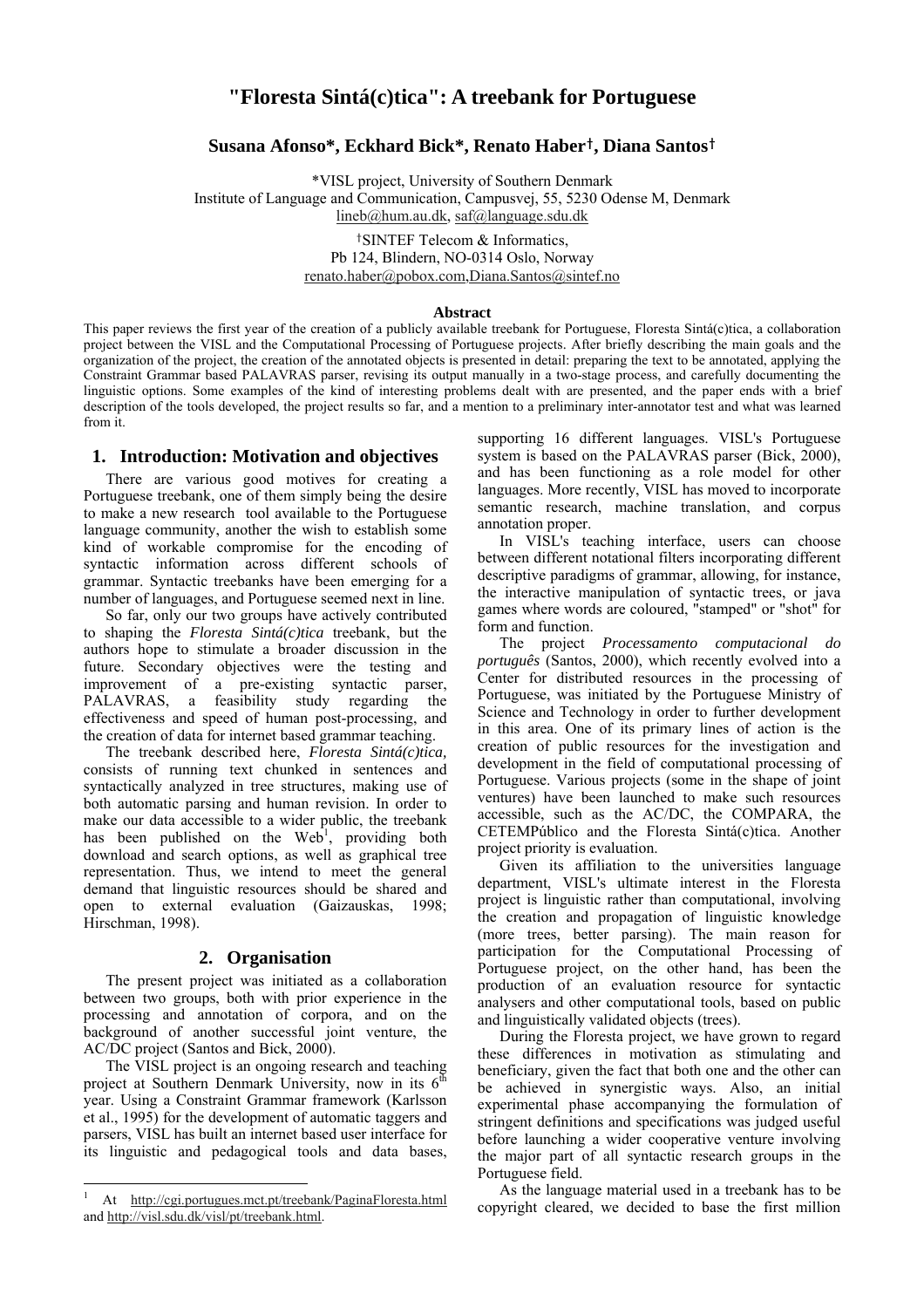words of the Floresta on the CETEMPúblico corpus (Rocha and Santos, 2000), while working towards the clearance of a simliar set of data for Brazilian Portuguese.

# **3. Other projects**

Various ongoing and concluded similar projects<sup>2</sup> can be cited, that all aim at the creation of language engineering tools for a number of different tasks. However, considerable differences exist in terms of methodology, annotation principles and even concerning the definition of what a treebank is.

Since the Penn Treebank (Marcus et al., 1993) and the SUSANNE corpus (Sampson, s.d.), pioneers for English, and the Prague Dependency Treebank (Hajič, 1998), for Czech, all implementing one given linguistic formalism (constituent trees in the former, dependency trees in the latter), many other approaches have been followed. For example, the recently announced TIGER corpus (Dipper et al., 2001) for German, a highly sophisticated approach taking into consideration both the above formalisms. Regrettably, a detailed discussion of the field would be beyond the scope of this article.

## **4. Planting the forest: Description of the process**

## **4.1. Revising raw corpus layout**

The production of the Floresta Sintá(c)tica was done in two distinct phases: First a preprocessing phase, and second the annotation phase proper, which again consisted of alternately reiterated rounds of automatic analysis, manual revision and linguistic evaluation, covering both a Constraint Grammar phase and a tree structure phase as successive steps.

One of the objectives of the preprocessing phase was simply sentence separation, i.e. the creation of well defined and syntactically meaningful units for tree constituent analysis. Since punctuation based automatic separation was considered not to produce the desired result, more linguistic criteria were crafted, and manual separation performed (Afonso and Marchi, 2001a), considerably prolonging the preprocessing phase. As an additional by-product, the manual inspection allowed us to mark certain complex text sections (poems), and syntactically "unsentential" lines (soccer results, address lists) as <sic>, to be exempted from syntactic tree analysis.

Also during this preliminary phase, the whole corpus was tokenized and analysed with the PALAVRAS parser, extracting all tokens, where derivation or heuristic analysis had been used by the parser to establish a lemma relation. As a result, 8-9,000 new lexemes were added to the parser's lexicon, improving morphological coverage and establishing a lexical balance between Brazilian and European Portuguese.

#### **4.2. The annotation process**

The second phase was dedicated to automatic annotation and manual revision of first CG, then tree structures. Given the large number of categories already used in the PALAVRAS parser, and the interest of the

participating groups in creating a corpus adaptable to many different needs and applications, it was decided to perform an exhaustive morphosyntactic revision, both in terms of form, function and structure.

PALAVRAS itself (Bick, 2000) is a lexicon and rule based morphosyntactic dependency parser relying on Constraint Grammar methodology as a means of disambiguating morphological ambiguity and mapping syntactic function in a context dependent way. In order to add constituent tree structure, a PSG-like program was used to bracket words into groups and clauses, moving syntactic function tags from dependency heads onto newly created mother nodes. Unlike classical PSG rules, where "terminals" are words, the underlying CG-analysis makes it possible to use existing higher level function tags, like subject and adverbial, as terminals, cutting down on the number of rules necessary, and increasing their descriptive power. It must be stressed that the resulting structural tree *adds* information (and thus, the risk of new errors) to the original CG annotation, having to resolve previously underspecified structural ambiguity (in particular, coordination and the "distance" of postnominal attachment).

#### **4.3. The revision process**

It seemed logical to match these two steps of annotation in the manual revision work, too: First, the revision of CG form and function tags, then - after trees were generated from the revised CG files - the structural revision of syntactic trees. Thus, certain errors could be prevented from propagating into the tree generation phase. For instance, a CG function tag error from stage 1, like an additional subject reading in the wrong place, might well prevent the generation of a well formed tree at stage 2, because the PSG rules will not be able to accommodate for the extra subject in any legitimate string of function nodes. Here, a correction at stage 1, may prevent a somewhat larger number of manual interventions at stage 2, augmenting the robustness of the process and making human revision more time and "cost" effective. Also, a bipartition of the process of analysis and revision facilitates the maintenance of the separate CG and PSG grammars, allowing the PALAVRAS author to locate and remedy parsing problems in a transparent way.

In addition, since both automatical analysis and subsequent manual revision were done in chunks of a few hundred sentences at a time, it was possible to correct parsing or lexical errors identified in one round before running the next, minimizing the need for multiple correction of the same error. Moreover, the stage distinction allowed us to discuss and implement new annotational distinctions, as made desirable by the revision process, not only in the Floresta corpus, but also, to a certain degree, in the subsequent automatic analysis.

Though at first sight a simple linear process, the annotation phase repeatedly raised complex linguistic issues. An important reason for this is the text/genre type of the corpus chosen. Thus, newspaper text, including interviews and the like, is rich in impromptu formulations, colloquialisms, indirect speech, hesitations, syntactically incomplete sentences, and even outright errors. Following a policy of minimal corpus intervention, the latter were not corrected, but rather treated as interesting research data illuminating, for instance, issues of language change, performance stability and linguistic variation. Another particularity of newspaper text is the high incidence of

 2 Another ten or so different treebank projects are mentioned at the TIGER site, http://www.ims.unistuttgart.de/projekte/TIGER/related/links.shtml.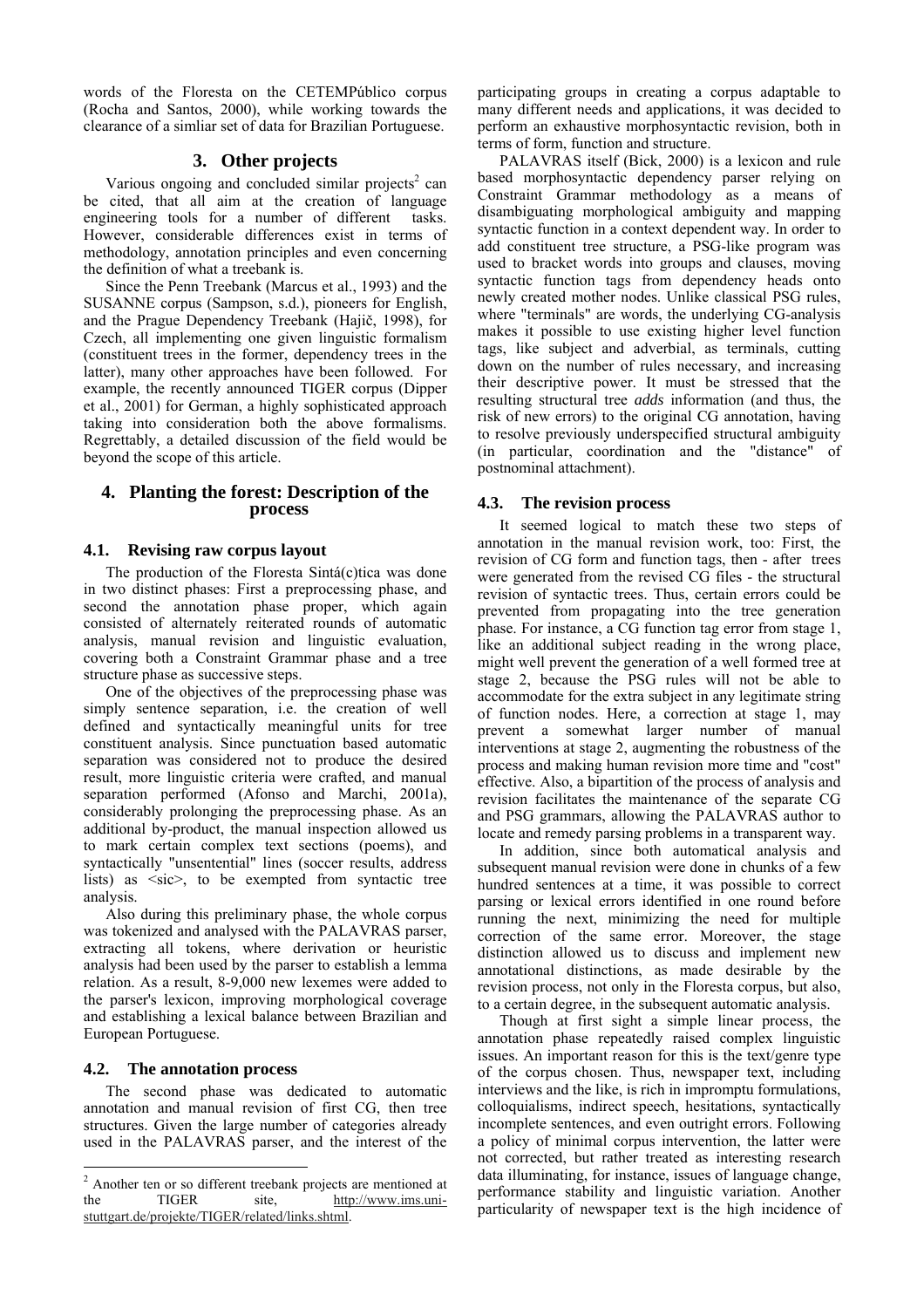titles, representing a special type of (averbal) syntax. As a consequence of the frequency of these phenomena, certain structural sentence type markers were introduced (e.g. #D) for *discourse structure*, #E for *ellipsis*).

# 4.3.1. Revising the Constraint Grammar format

Since Constraint Grammar (CG) uses a word and tag based annotation scheme, revision at this stage implied correcting or replacing morphosyntactic tags at word level: Word class (PoS), base form (lemma), inflexion features, syntactic function and dependency markers (the latter two joined in the same tag). PALAVRAS encodes subclause function as an additional tag at the head verb or complementizer of a given subclause, so for some words, two syntactic tags (intra-clause and clausal-external) had to be revised

Below, an example<sup>3</sup> of CG-annotation is given, first after automatic analysis, then after human revision (changes in bold face). Note the special dependency markers  $(<,>)$ , which indicate the direction of the syntactic head of a given dependent, and allow the treegenerator to chunk constituents into groups and clauses.

|                | Queremos [querer] <fmc> V PR 1P IND VFIN @FMV</fmc> |
|----------------|-----------------------------------------------------|
| que            | [que] KS @SUB @#FS- $\leq$ ACC                      |
| especialistas  | [especialista] N M/F P $@<$ ACC                     |
| internacionais | [internacional] ADJ M/F P $@N<$                     |
| e              | [e] <co-postnom> KC @CO</co-postnom>                |
| nacionais      | [nacional] ADJ M/F P $@N<$                          |
| pensem         | [pensar] V PR 3P SUBJ VFIN @FMV                     |
| em             | [em] PRP $@<$ PIV                                   |
| as             | [o] <artd> DET F P @&gt;N</artd>                    |
| possibilidades | [possibilidade] N F P $@P<$                         |
| que            | [que] KS @SUB @#FS- $ACC$                           |
| existem        | [existir] V PR 3P IND VFIN @FMV                     |
| de             | [de] PRP $@4ADVL$                                   |
| abordagem      | [abordagem] N F S $@P^<$                            |
| de             | [de] PRP $@N<$                                      |
| $\Omega$       | [o] <artd> DET M S @&gt;N</artd>                    |
| tema           | [tema] N M S $@P^<$                                 |
| em             | [em] PRP $@N<$                                      |
| $\Omega$       | [o] <artd> DET M S @&gt;N</artd>                    |
| contexto       | [contexto] N M S $@P^<$                             |
| de             | [de] $\leq$ sam-> PRP @N $\leq$                     |
| a              | [o] <-sam> <artd> DET F S @&gt;N</artd>             |
| sociedade      | [sociedade] N F S @P<                               |
| de             | [de] $\leq$ sam-> PRP @N $\leq$                     |
| a              | [o] <-sam> <artd> DET F S @&gt;N</artd>             |
| informação     | [informação] N F S $@P^<$                           |
|                |                                                     |

| Queremos       | [querer] $\leq$ fmc> V PR 1P IND VFIN @FMV        |
|----------------|---------------------------------------------------|
| que            | [que] KS @SUB @#FS- <acc< td=""></acc<>           |
| especialistas  | [especialista] N M/F P @SUBJ>                     |
| internacionais | [internacional] ADJ M/F P @N<                     |
| e              | [e] <co-postnom> KC <math>@CO</math></co-postnom> |
| nacionais      | [nacional] ADJ M/F P @N<                          |
| pensem         | [pensar] V PR 3P SUBJ VFIN @FMV                   |
| em             | [em] $\leq$ sam-> PRP @ $\leq$ PIV                |
| as             | [o] <-sam> <artd> DET F P @&gt;N</artd>           |
| possibilidades | [possibilidade] N F P $@P<$                       |

<sup>&</sup>lt;sup>3</sup> This and all the following examples in the article are taken from the CETEMPúblico newspaper corpus.

| que                | [que] <rel> SPEC F P @SUBJ&gt; @#FS-N&lt;</rel> |
|--------------------|-------------------------------------------------|
| existem            | [existir] V PR 3P IND VFIN @FMV                 |
| de                 | [del PRP @N<                                    |
| abordagem          | [abordagem] N F S $@P^<$                        |
| de                 | [de] $\leq$ sam-> PRP @N $\leq$                 |
| $\Omega$           | [o] <-sam> <artd> DET M S @&gt;N</artd>         |
| tema               | [tema] N M S $@P^<$                             |
| em                 | [em] $\leq$ sam-> PRP @N $\leq$                 |
| $\Omega$           | [o] <-sam> <artd> DET M S @&gt;N</artd>         |
| contexto           | [contexto] N M S $@P<$                          |
| de                 | [de] $\leq$ sam-> PRP @N $\leq$                 |
| a                  | [o] <-sam> <artd> DET F S @&gt;N</artd>         |
| sociedade          | [sociedade] N F S $@P^<$                        |
| de                 | [de] $\leq$ sam-> PRP @N $\leq$                 |
| a                  | [o] <-sam> <artd> DET F S @&gt;N</artd>         |
| informação         | [informação] N F S $@P^<$                       |
| $\mathbf{\hat{S}}$ |                                                 |

As mentioned above, a thorough revision at the CG level will save more than its own worth of work at the tree revision level, where the revision effort concentrates on structural matters.<sup>4</sup>

# 4.3.2. Revising the syntactic tree format

In the Floresta Sintá(c)tica, constituent trees are built from the vertical CG-notation by introducing nonterminal nodes and indenting the corresponding daughter nodes or terminals (words) with equal signs, the number of equal signs representing tree depth at a given level. Every node, both terminal and non-terminal, is marked for form and function, and terminals also inherit all morphological and secondary tags from the CG-level. The main focus of revision at the tree level is on constituent attachment and boundaries. indentation depth. Morphosyntactic information is now secondary, but does of course profit from a second revision pass.

While it is clearly most effective to do morphosyntactic tag revision as early as possible, this strategy fails for certain structural distinctions, because Constraint Grammar uses a surface oriented "flat" dependency notation. For instance, the postnominal attachment of prepositional phrases is underspecified at the CG-level: The preposition in question would carry a left dependency arrow, but it would not be specified whether attachment is to be made to the first, second or even third nominal head candidate to the left. Consider the corpus quote No quiosque vendem-se dessas revistas de viagens que agora proliferam e que perpetuam as fantasias sobre ilhas exóticas, where the attachment of the postnominal relative clause (compound unit) is shown with the tag  $@#FS-N$ 

 $(\ldots)$ 

| essas<br>revistas<br>de<br>viagens<br>que | [esse] <-sam> <dem> DET F P @&gt;N<br/>[revista] N F P <math>@P&lt;</math><br/>[de] PRP <math>@N&lt;</math><br/>[viagem] N F P <math>@P&lt;</math><br/>[que] <rel> SPEC F P @SUBJ&gt; @#FS-N&lt;</rel></dem> |
|-------------------------------------------|--------------------------------------------------------------------------------------------------------------------------------------------------------------------------------------------------------------|
| agora                                     | [agora] <kc> ADV @ADVL&gt;</kc>                                                                                                                                                                              |
| proliferam                                | [proliferar] V PR 3P IND VFIN @FMV                                                                                                                                                                           |

 $4$  The second pass will, of course, not only address structural issues, but also provide a chance to remedy human revision failures from the first phase of tag revision.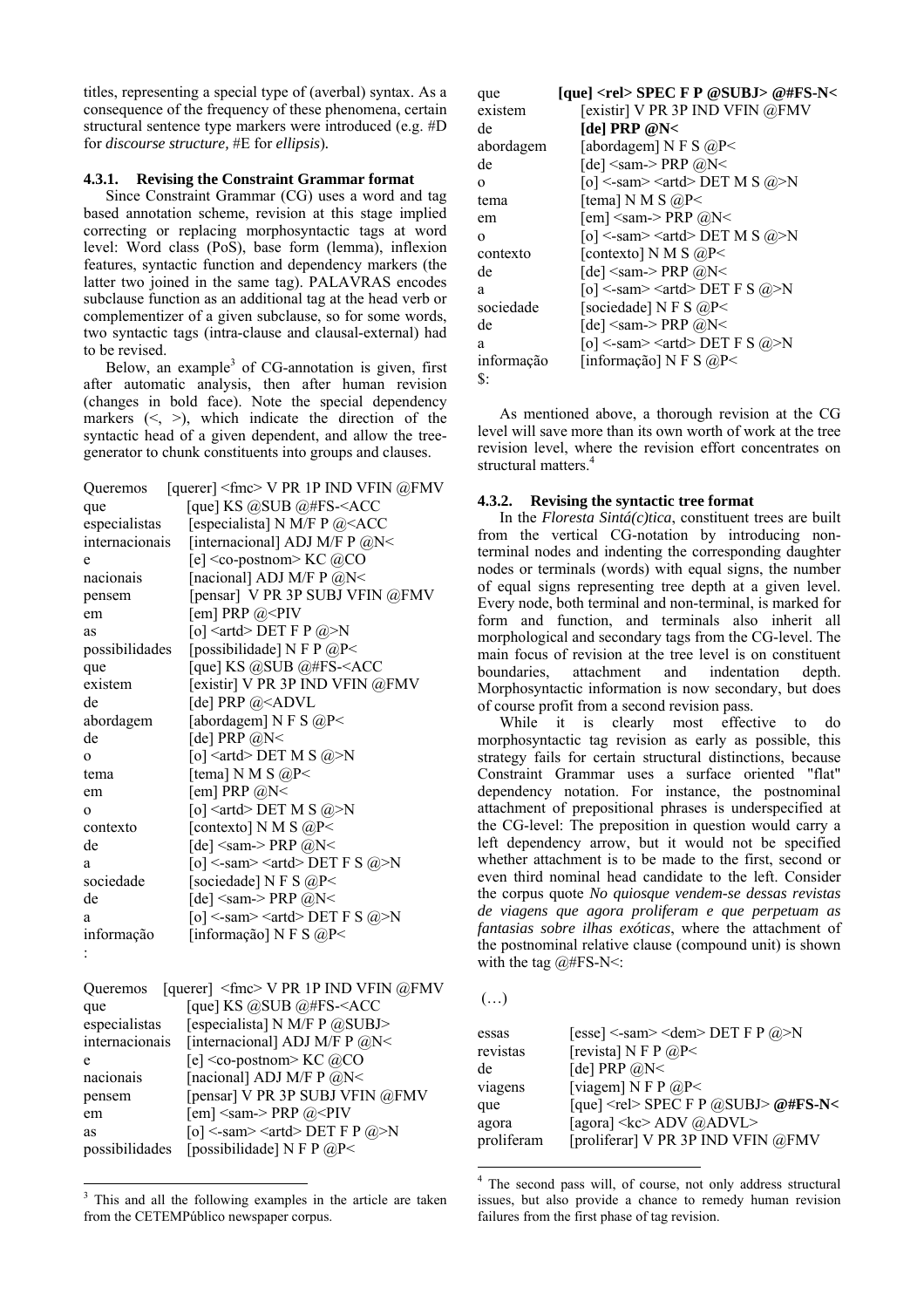| e         | [e] $\leq$ co-vfin $\geq$ co-fmc $\geq$ KC @CO                        |
|-----------|-----------------------------------------------------------------------|
| que       | [que] <rel> SPEC F P @SUBJ&gt; @#FS-N&lt;</rel>                       |
| perpetuam | [perpetuar] <fmc> V PR 3P IND VFIN</fmc>                              |
| @FMV      |                                                                       |
| as        | [o] $\langle \text{artd} \rangle$ DET F P $\langle \hat{a} \rangle$ N |
| fantasias | [fantasia] N F P @ <acc< td=""></acc<>                                |
| sobre     | [sobre] PRP @N<                                                       |
| ilhas     | [ilha] N F P $@P<$                                                    |
| exóticas  | [exótico] ADJ F P $@N<$                                               |
| S.        |                                                                       |

Semantically, there is no real ambiguity, speakers of Portuguese will agree that we are talking about the magazines, not about the trips themselves. Syntactically, however, que proliferam e que perpetuam as fantasias sobre ilhas exóticas may well attach to either revistas or viagens, which is exactly what the CG annotation suggests. In our tree notation, this ambiguity has to be resolved, and since the tree generator does not make heavy use of semantic or collocational knowledge, but mostly follows a close attachment strategy, such disambiguation will often take the shape of manual correction:

 $A<sub>1</sub>$  $STA-fcl$  $(\ldots)$ ADVL:pp  $=$ H:prp('de' <sam->) de  $=P<$ :np  $=$   $\ge$ N:pron-det('esse' <-sam > <dem > F P) essas  $=$ H:n('revista' F P) revistas  $==N<:pp$  $==H:prp('de')$  de  $==P<:np$  $===H:n('viagem' F P)$ viagens  $===N$   $<<$ :  $cu$  $===-CJT:rel$  $====SUBJ:pron-indp('que' F P)$ que  $====ADVL:adv('agora' < kc>)$ agora  $===P: v\text{-fin('proliferar' PR 3P IND)}$ proliferam  $===-CO:coni-c('e' < co-trin>)$  $\mathbf{e}$  $==-CIT:rel$ ======SUBJ:pron-indp('que' <rel> F P) que  $====PP: v\text{-fin('perpetuar' PR 3P IND)}$ perpetuam  $====ACC:np$  $= == == > N:art('o' F P)$ as  $=====H:n('fantasia' F P)$ fantasias  $=====N<:pp$  $======H:prp('sobre')$ sobre  $=$ =======P<:np  $=$ ======== $H:n('ilha' F P)$ ilhas  $=$  $=$  $=$  $=$  $=$  $N$  $=$  $:$  $adi('exótico' F P)$ exóticas

Project policy has, in fact, been to rely on human disambiguation, and not to mark formal syntactic ambiguity, wherever an individual sentence (or even its wider context) provides enough clues for a human to arrive at an unambiguous reading.<sup>5</sup> However, in cases of true ambiguity, our treebank language allows the specification of alternative readings, either by adding tag and indentation alternatives for a given node, or by supplying two or more complete readings for the entire sentence (A1, A2, etc.) (Afonso et al., 2001).

Many individual acts of revision imply changes in node depth, or the addition/deletion of a node. In order to save repetitive labour in these cases (in particular, changing the indentation or attachment of all involved daughter nodes, too), an Emacs-based tree manipulation tool, Pica-pau, was developed in the framework of the project (Haber, 2001).

Another very helpful tool, already existing prior to project launching, was the graphical tree interface used by the VISL project for tree visualisation and grammar teaching, which was invaluable for sentences of some complexity. This tree visualizer is a platform independent Java program, and greatly facilitates the detection of attachment errors and constituent boundary irregularities.

In its revision work, the Floresta team was confronted, on an almost daily basis, with many quite complex linguistic and descriptional problems arising simply from the fact that running unfiltered newspaper text was used as input.

Elliptic constructions can be mentioned as one of the most difficult problems. Since the project policy was to respect, in the Floresta, the descriptive principles already agreed upon in the VISL project, and the VISL project discourages zero constituents, elliptic constituents were analysed *as if* complete, that is, daughters were assigned such function as they would have had in a corresponding non-elliptic constituent.

Consider the following sentence: Os quatro primeiros temas destinam-se a mostrar o papel de Portugal no mundo e o quinto é justificado por a experiência de Barcelona (Port Aventura). Here, tema would be the candidate for a zero head of *quinto*. Therefore, both  $o$  and *auinto* were tagged as prenominal dependents  $(a\ge N)$ :

```
STA:cu
CJT:fcl
=SUBJ:np
=\supset N:art('o' M P) Os
=\gg N:num('quatro' < card > M P) quatro
==>N:adj('primeiro' <NUM-ord> M P) primeiros
=H:n('tema' M P)temas
=P:v-fin('destinar' PR 3P IND)
                                destinam-
=ACC:pron-pers('se' M 3P ACC)
                                    se
              a mostrar o papel de Portugal em o
=PIV:pp
mundo
CO:conj-c('e' < co-subj>) e
CJT:fcl
=SUBJ:np
==\trianglerightN:art('o' M S) o
=>N:adj('quinto' <i>NUM-ord</i> > M S) quinto
= P:vpé justificado
=PASS:pp
               por a experiência de Port-Aventura
(Barcelona)
```
However, since the CG-notation always needs a word to attach a function to, this is not what the parser produces. Rather, *quinto* would become the only carrier

<sup>&</sup>lt;sup>5</sup> Another factor is extra-linguistic knowledge. In spite of the syntactic ambiguity, in the sentence *Em relação ao Iraque*, Valeri Progrebenkov (...) desmentiu a existência de uma

encomenda de 4000 carros de combate russos, como afirmara o genro de Saddam Hussein que desertou para a Jordânia, (...) it is quite clear to the enlightened reader who defected to Jordan.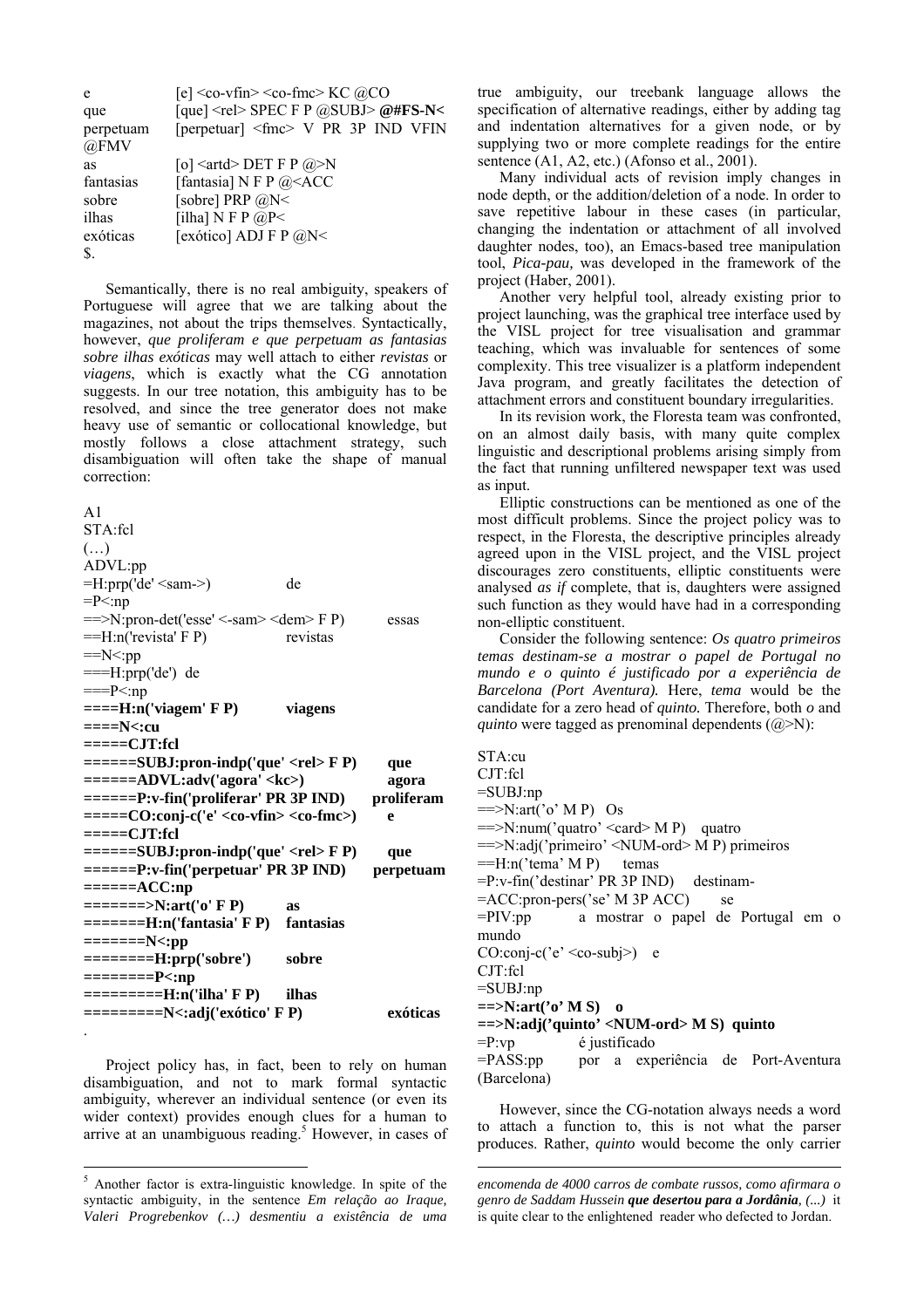candidate for the subject function tag (@SUBJ), demanding human revision to arrive at the ellipsis annotation scheme advocated above.

Another VISL principle, seeking to keep syntactic trees as simple as possible, prevents the use of onedaughter nodes. Therefore, in cases like *Comem dois pães ao pequeno-almoço e três Ø ao lanche*, the numeral *três*  has to assume the function of the constituent formed by itself, and must become the lone carrier of a direct object tag (rather than a prenominal  $@>N$  as ellipsis would have it).

In order to facilitate corpus searches aimed at these cases, an ellipsis marker, #E, was added to the sentences in question (with the subdivisions of group ellipsis <Eg>, syntactic ellipsis <Es> and morphological ellipsis <Em>).

#### **5. Tools**

During its first year, the Floresta project inspired the creation of two tree related tools, one for manipulating (*Pica-pau*), one for searching syntactic trees (*Águia*). Somewhat unfortunately, the specification, development and testing of these tools was done in parallel with the annotation work proper. Therefore, no extensive use was made of these tools in the present project phase, and both fruits will be tasted mainly by future users (*Águia*) or future annotators (*Pica-pau*).

The objective of the *Pica-pau* is to facilitate treeediting, i.e. the movement, addition and removal of entire nodes, words and punctuation in the vertical tree notation. Its working environment is the Emacs editor*.* For more information on individual commands, as well as a detailed description/manual, see Haber (2001)

Targeting both developers and users of the public Floresta corpus, the *Águia* tool allows internet based searches in the tree corpus, involving not only lexical, but also syntactic and structural search criteria encompassing one or more whole nodes. This tool is accessible to all, but has also the "internal" value of being able to pinpoint and quantify problems in the automatic analysis for later systematic correction, without the use of repetitive manual intervention. The Águia represents not only a natural extension of the AC/DC search interface, which focuses on word based information only, but also a supplement to the VISL interface, which allows the inspection of individual trees rather than sets of trees.

#### **6. Project Results**

During its first phase (approximately one year's work), the *Floresta Sintá(c)tica* project produced

(a) The *Bosque,* 1.427 syntactically analysed and revised trees (1.405 distinct sentences, 36.408 tokens, ca. 34.256 words)

(b) The *Floresta Virgem,* the raw first million words of the CETEMPúblico corpus, 41.406 trees, analysed and automatically annotated, without revision (41.406 sentences, 1.072.857 tokens).

Each tree in our "forests" corresponds to three different objects: (i) a word-based dependency grammar analysis (CG format), (ii) a syntactic constituent analysis (trees in text format), (iii) a syntactic graphical tree (javapresentation or GIF file).

Another important project result, essential to the interpretation of the above objects, is the body of associated documentation. In a project like ours, documentation is fundamental for various reasons. First, because of the great amount of information involved, it is

necessary to produce different types of documentation for different uses of the data - from general project information on a Web site to formal definition of the treebank objects<sup>6</sup>, as well as an exhaustive and readable description of the import and meaning of all descriptive categories used<sup>7</sup>, and finally discussions of the linguistic decisions taken during the chunking, annotation and revision processes. Only in this way the *Floresta Sintá(c)tica* can be made fully accessible and evaluable to a broader user community.

Second, from an annotator point of view, to document linguistic options and choices also involves a prior phase of reflexion, discussion and data mining. This process would start from concrete descriptive problems for the annotation, irregularities in language use and the like, and aim at ensuring cross sentence and cross annotator consistency for similar cases throughout the corpus.

The linguistic documentation is divided in two distinct parts, one concerning generic options transcending the *Floresta Sintá(c)tica* in the sense that they are based on the more general guidelines already established in the VISL project. These options mainly involve basic annotation principles. The other part consists of linguistic decisions taken and descriptive problems solved during the iterative revision process, meant to regularize the formal representation of linguistic phenomena encountered in the CETEMPúblico corpus.

# **7. Inter-annotator test**

An inter-annotator test is an important means for evaluating revision accuracy and of measuring consistency across different annotators. In the project at hand we focused not only on the overall number of differences, but also on the different types of differences and their causes, such as performance errors, ambiguity and linguistic theory.

The following methodology was adapted: Three annotators had a week to revise 107 syntactic trees in parallel and "in isolation". The revision was done "by hand" and directly in the text file format, without the use of graphical or other special editing tools, consistency checking programs and the like. The three resulting files were then compared two-by-two (**R**(evision)**1** and **R**(evision)**2**; **R1** and **R3**; **R2** and **R3**), using the Unix *diff*  command, and differences were listed and categorized according to a prearranged typology scheme. Differences were discussed by the whole annotator team, and either resolved (producing error counts) or maintained (producing ambiguity counts). Due to the two-by-two comparison technique, any given grammatical feature (both category and structure), would produce either three "counts" (if all three annotators were in disagreement), two (where only one annotator disagreed with the others), or zero (in the case of unanimity).

For a complete description of the inter-annotator test techniques and results, evaluation and conclusions, see Afonso (2001).

#### **8. Perspectives**

The *Floresta Sintá(c)tica* is the first corpus project of its kind and scope for Portuguese, so a special effort was made during this first phase to improve, evaluate and

 $\overline{a}$ 

 $^6$  Cf. http://cgi.portugues.mct.pt/treebank/BNFfloresta.html.<br>7 Cf. http://ggi.portugues.mct.pt/treebank/glosserie.html

Cf. http://cgi.portugues.mct.pt/treebank/glossario.html